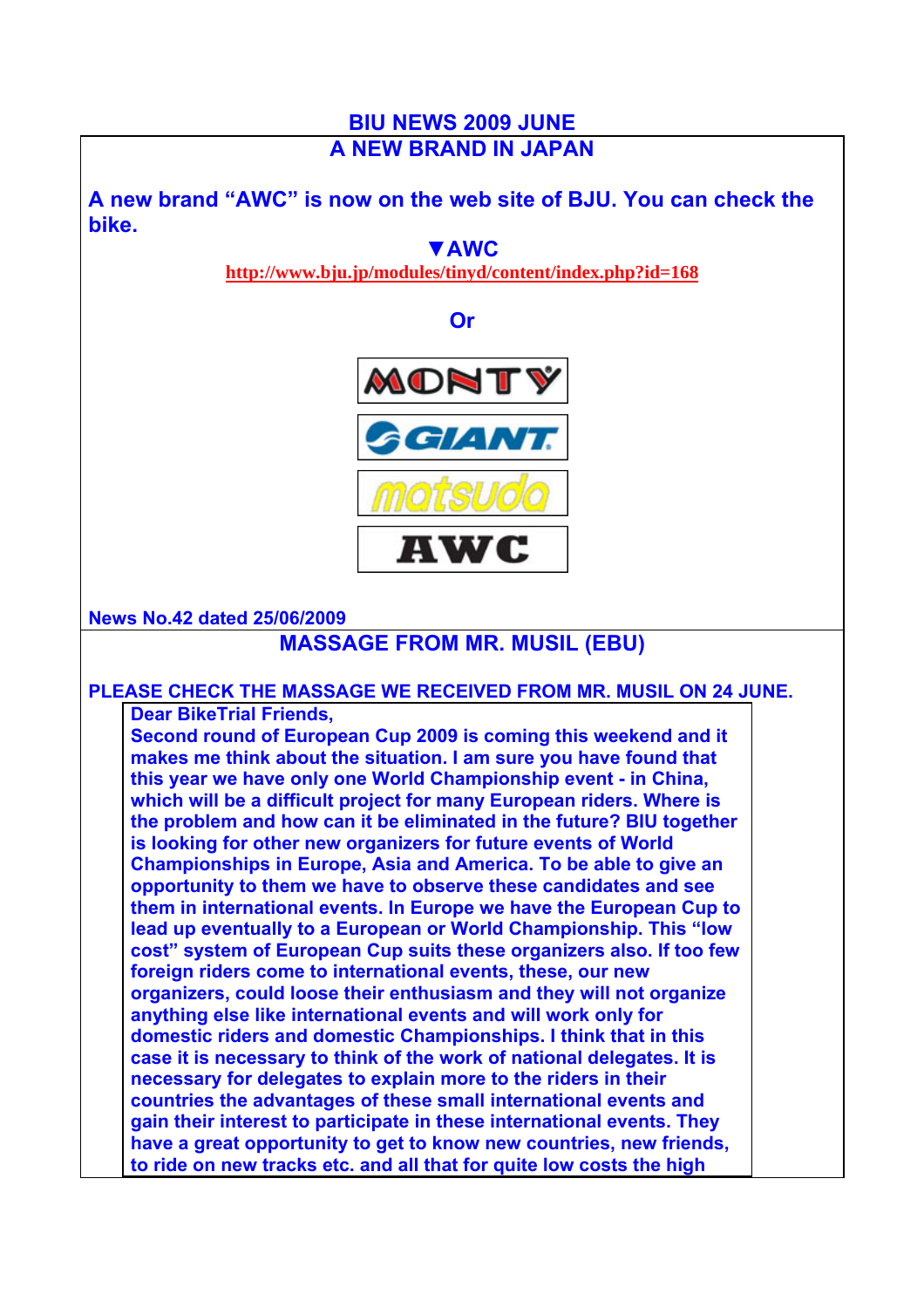**tourist season. Maybe our riders wait mainly for the World Championships. But in the future we could have a situation when there won't be organizers enough for World Championships which are very financially demanding. The financial situation in many European countries will not be good and it will not be good even for our organizers. Maybe this situation in the future could cause the number of World Championship events to be reduced annually. The world has changed. EBU is trying to solve this situation to find organizers in Europe for less expensive international events like the European Cup. But we do not feel enough assistance from our delegates in that very few riders come from their country, or it even happens that they schedule a domestic event on the same day as a European Cup which absolutely prevents riders from taking part in an international event of the European Cup. This happened in Slovakia this year and in past years in other countries. Is it possible to explain to our riders and their families who do not have enough money to go to international events? Does the delegate give maximum effort in the best way to initiate the interest of riders? For example, connect the transportation of several riders in one car; explain to them that to travel is very good for them and to get to know other riders, cultures, etc.? And that is the reason they should plan ahead and save their money throughout the year instead of spending it on unimportant personal expenditures? We all need a strong and efficient Europe for our future. This must be a Europe where people learn to know and understood the differences in each country and the mentality of particular nations; that they can understand each other even with the language differences. Without traveling all this is impossible. In the next years today's generations of our riders will build this Europe. It depends on us a bit if they are to become people who will think internationally or, instead, if they are to be nationalists concerning themselves only with the events within their respective countries. The EBU Committee tries to do its best in this matter. We have spent our money and time on it. Maybe it will be necessary to reduce this all-out effort in the future if it doesn't have good responses from our delegates. Our organizers of European Championships and European Cups do a perfect job and have our great appreciation and respect. But it is not always visible by the participation of riders from some countries. I value the work of the national delegates very much because most of the time that work is unpaid and voluntary. Nevertheless even EBU has to see some reason for its own work. The sense fades away when the participation of riders in our events is so little when there has been so much effort and hard work by our organizers. Are you able to change anything in this? Are you able to support us more in this effort? We will look for you - as well as your riders at the European Cup in Italy following weekend, and at the final in England in September. Take your riders and come and enjoy EC 2009 in Italy. See you there! I wish good luck for all of you. Libor Musil**